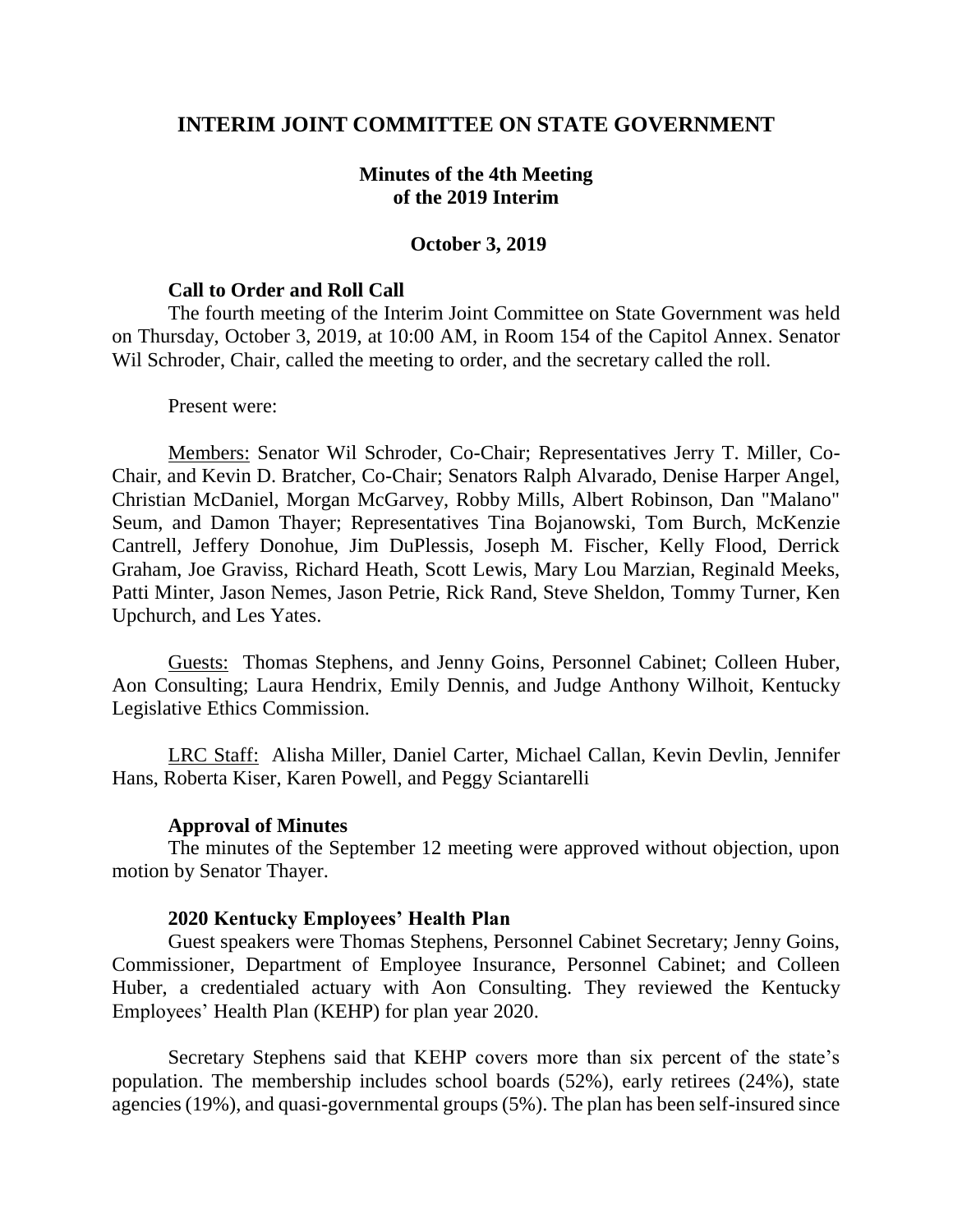2006. It is the largest self-funded plan in the Commonwealth, with an annual spend of \$1.9 billion. KEHP members include 180,040 active employees and pre-65 retirees, and the plan covers 292,703 lives.

Ms. Goins said the Personnel website provides a benefits analyzer tool, and the online Benefits Selection Guide includes helpful tools for choosing a plan. Premium increases are low for 2020. The highest premium increase is less than \$20—in the LivingWell PPO family plan. There are small deductible and maximum out-of-pocket increases of \$250. On the consumer driven health plans (CDHP) the maximum out-ofpocket and deductible are combined, but they accumulate separately on the PPO plans. The PPO pharmacy maximum out-of-pocket will not increase. The healthcare flexible spending account (FSA) maximum contribution is increased to \$2,700. Members eligible for a waiver general purpose Health Reimbursement Arrangement (HRA) can receive \$175/month (\$2,100/year). The Cabinet continues to monitor usage of the waiver/HRA benefit and has made a concerted effort to educate members about that benefit. KEHP must hold HRA funds in reserve. To be fiscally responsible, the cap on the carryover balance from 2019 to 2020 was lowered to \$6,000. The carryover from 2020 to 2021 will be lowered once again—to \$5,000.

StayWell is the new well-being vendor for 2020, replacing Go365. Members will continue to earn rewards for engaging in health and wellness activities. There will be no changes to the LivingWell Promise. Planholders must complete a health assessment or biometric screening between January 1 and July 1, 2020, to receive the \$480 annual premium discount incentive in 2021. Secretary Stephens said that StayWell is committed to help members improve their health through physical fitness and by better educating members in emotional, social, and financial areas.

Ms. Goins said that in 2019 KEHP began offering optional dental and vision benefits through Anthem. The new program has been a huge success, with 28,449 enrolled in the dental plan and 27,897 enrolled in the vision plan. School boards represent KEHP's largest population; 680 of the 690 Kentucky schools that KEHP services have participants in the dental plan, and 678 have participants in the vision plan. Through the Department of Employee Insurance, Commonwealth of Kentucky public employees are also provided \$20,000 of basic life insurance coverage at no cost, with an option to purchase additional coverage on themselves, their spouses, and children. Secretary Stephens pointed out that the optional vision and dental benefits are offered by KEHP at no cost to the state.

Ms. Goins discussed the factors that determine each plan year's benefits, premiums, and deductibles. She said each plan year stands alone. KEHP looks at cost and claims trends, industry benchmarks, other states' health insurance plans, and works with the vendors in an effort to provide good benefits and affordable premiums. Health and wellbeing support is also critical for plan members.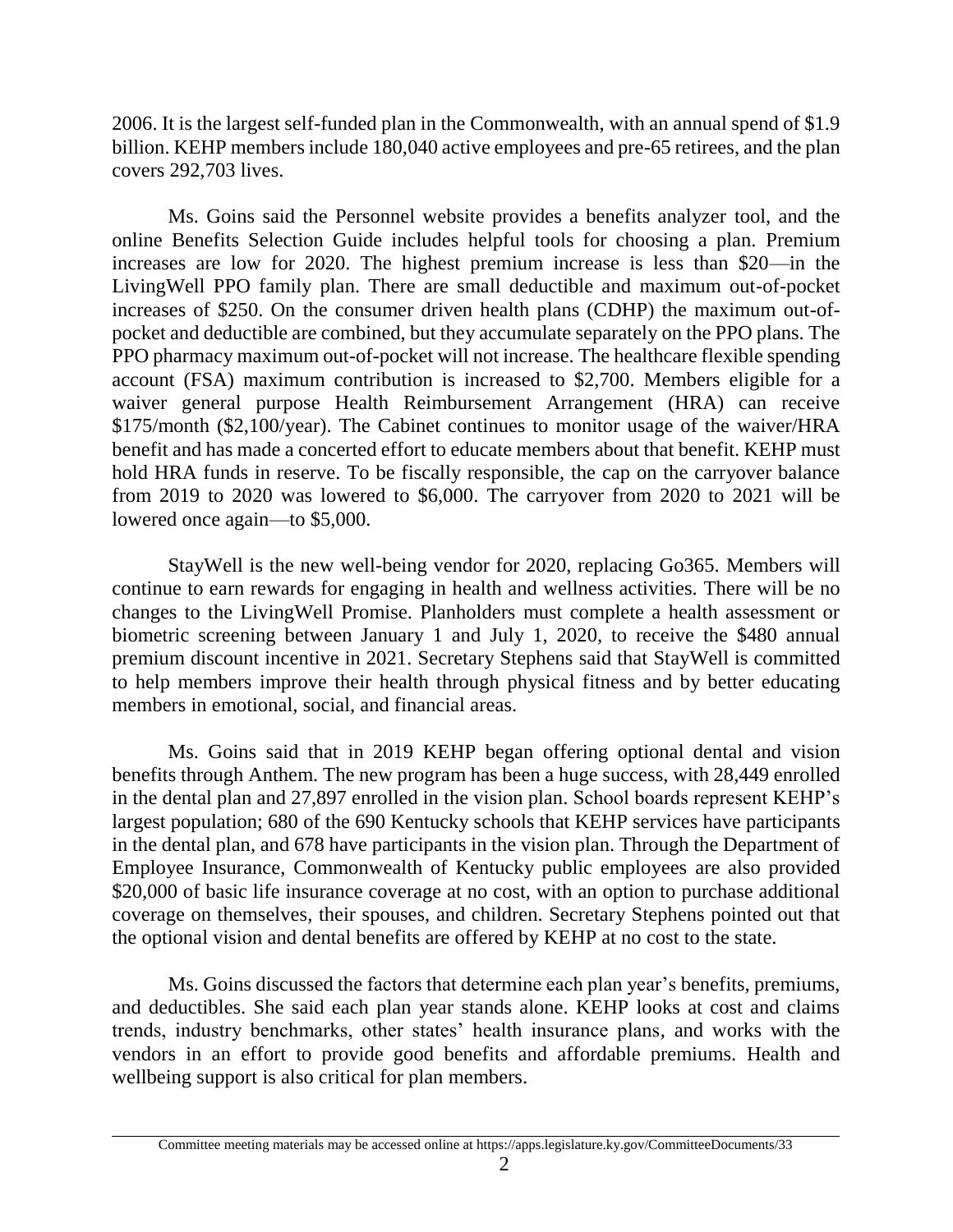Ms. Huber discussed claims trends, premium benchmarks, and pharmacy payments and rebates. As of June 2019, the total claims trend for both medical and pharmacy was 9.9 percent, compared to a projected trend of 8.5 percent. Pharmacy claims are driving the upward trend. KEHP's average employee and employer premium increase since 2015 has averaged one percent. Data from the Centers for Medicare and Medicaid Services, Office of the Actuary, National Health Statistics Group, indicates that nationally the employer contribution annual growth rate for both state and local government and private employersponsored health insurance is far greater than KEHP's spending increases per enrollee. Pharmacy rebates to KEHP in 2013 totaled about \$38 million but grew to \$130 million for plan year 2018. KEHP receives 100 percent of pharmacy rebates, which might not be the case in smaller employer-sponsored groups. In 2018, the net amount paid by the plan for pharmacy claims was \$308 million.

Representative Miller asked which types of quasi-governmental groups are members of the health plan and whether they are non-P1 agencies. Ms. Goins said the quasi agencies include local, city, and county governments, fire departments, public libraries, and others. They must also be participants in one of the state's retirement systems. Secretary Stephens said that they could be referred to as non-P1, although KEHP no longer uses that language because P1s are no longer issued.

Representative Nemes said that KEHP is a stunningly successful program and is a tremendous benefit for state employees. It is his desire for Kentucky's public employees to understand how good their health plan is when compared to those in the private market. That information would not only increase morale but also improve recruitment of state employees. Secretary Stephens said the Cabinet works to spread the message about the program's benefits through its wellness program, webinars, and presentations to different groups around the state. He and other human resources executives serve on a national board that considers best practices. He said it would be helpful if KEHP had the opportunity to maintain reserve funds to carry over from one plan year to the next. Representative Nemes requested that the Personnel Cabinet provide him with information showing the amount of health insurance savings for state employees in various salary ranges when compared to health insurance in the private market. Ms. Goins said that they will work with Ms. Huber and her team to develop that information.

Responding to questions from Senator Seum, Ms. Goins explained health insurance options that are available to retirees through KEHP, the retirement systems, and Medicare. She said that the life insurance benefit can be carried forward after retirement, but the retiree would pay the full cost, and the premium would be much higher.

Representative Graham said he believes that employees understand that their health insurance is very good and also very reasonably priced. He asked what happens to HRA funds that exceed the carryover cap. Ms. Goins said that the employee would lose that money, and it would go into the health insurance trust fund. The Cabinet regularly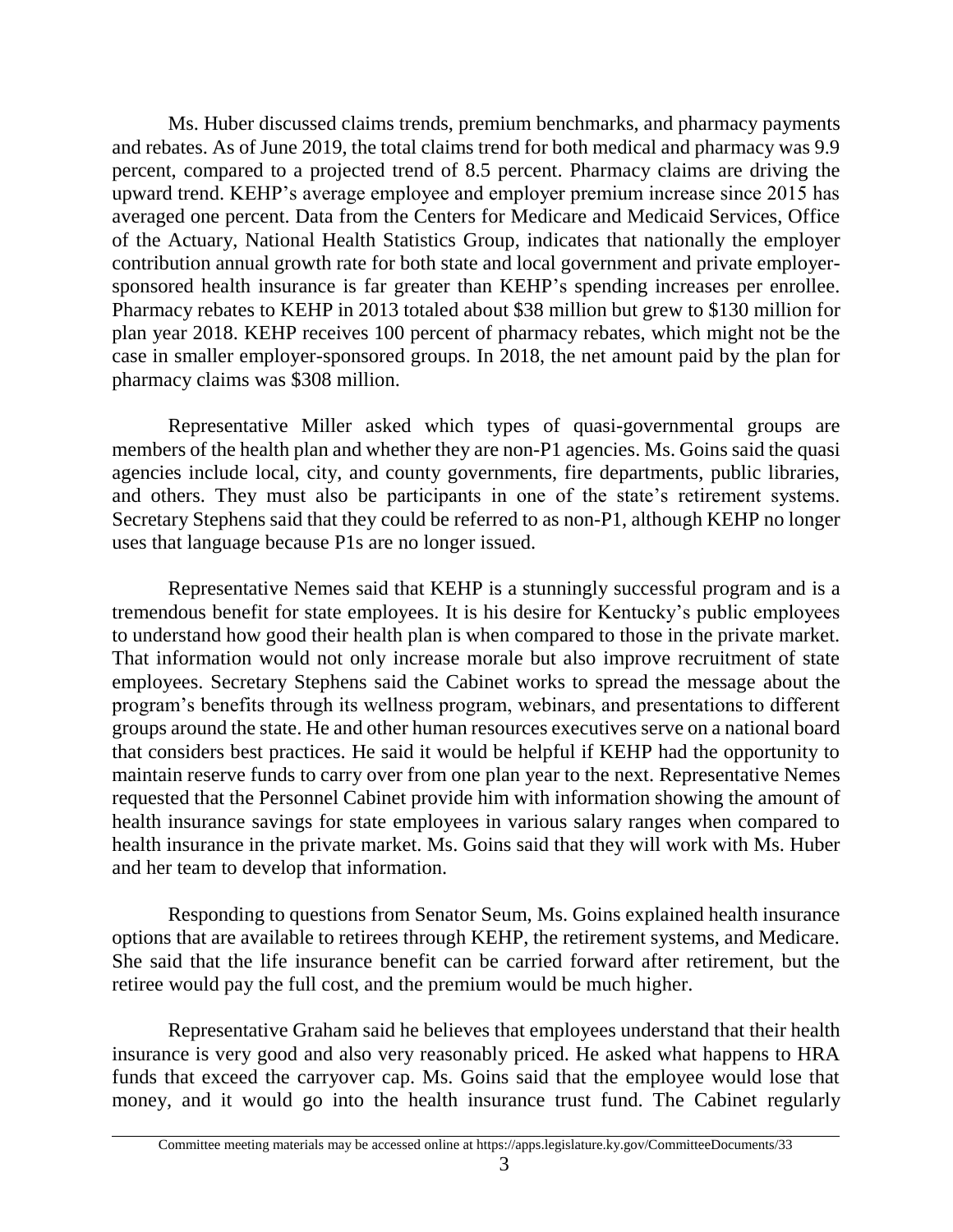communicates to members the importance of using HRA funds. KEHP also reaches out to individual planholders that have high HRA balances that are in danger of lapsing.

Senator McDaniel questioned whether the net pharmacy costs reflect increased utilization or spiking in drug prices. Ms. Huber said that more members are using highcost prescriptions and specialty drugs. That is why the rebates are so important—they help reduce the overall cost impact*.* Senator McDaniel asked whether planholders and medical providers are encouraged to initially try lower-priced prescriptions. He also asked about insulin pricing. Ms. Huber said that KEHP always promotes usage of lower cost prescriptions before switching to more expensive or specialty drugs. Ms. Goins said the diabetes value benefit helps address the cost of insulin, diabetes medications, and supplies. Senator McDaniel questioned whether KEHP is absorbing a substantial increase in the cost of insulin. Some of the practices he has seen in other states' indicate that they are only covering the cost rather than taking steps to control it. Ms. Goins said she would need to research the impact of insulin cost on the health plan. She went on to say that one cost factor is that members are using their diabetes medications as directed. Senator McDaniel said he wants to make sure that the drug companies are not taking advantage of the Commonwealth. He hopes that drug pricing will be examined more in depth and become the topic of more conversation in the future.

Representative Upchurch asked whether the Cabinet could place a dollar value on the health insurance package, since it is a financial incentive that could be considered part of an individual's pay. Ms. Goins said they do not have that information with them today but can get it. She said the Cabinet has been making a concerted effort in the past few years to educate people about the value of the health insurance plan and its free and low-cost benefits. The state, as employer, pays 84 percent of employees' premium cost on average somewhat more than that for a single plan and a little less than 84 percent for a family plan.

Secretary Stephens said the health insurance plan is an amazing benefit. The unemployment rate in the central Kentucky area is at an historical low, and the Cabinet has begun to rebrand state employee recruitment. There is an emphasis on coming for a job, staying for a career, and making a difference for a lifetime. The health plan is a major highlight in recruitment efforts.

Ms. Goins said that the small deductible increase in the new plan year will save KEHP \$30 million, and the small premium increase will save \$8 million. KEHP will save \$6 million by cancelling Anthem's Enhanced Personal Healthcare Model, which was difficult to implement for a statewide plan that has more than 290,000 members. Reducing the waiver HRA cap to \$5,000 will save \$2 million. A market test by Aon to compare pharmacy pricing will save \$24 million in the 2020 plan year.

Ms. Goins said KEHP began offering the free Rethink benefit in January 2019. It offers online and telephone assistance to support those who care for children and teenagers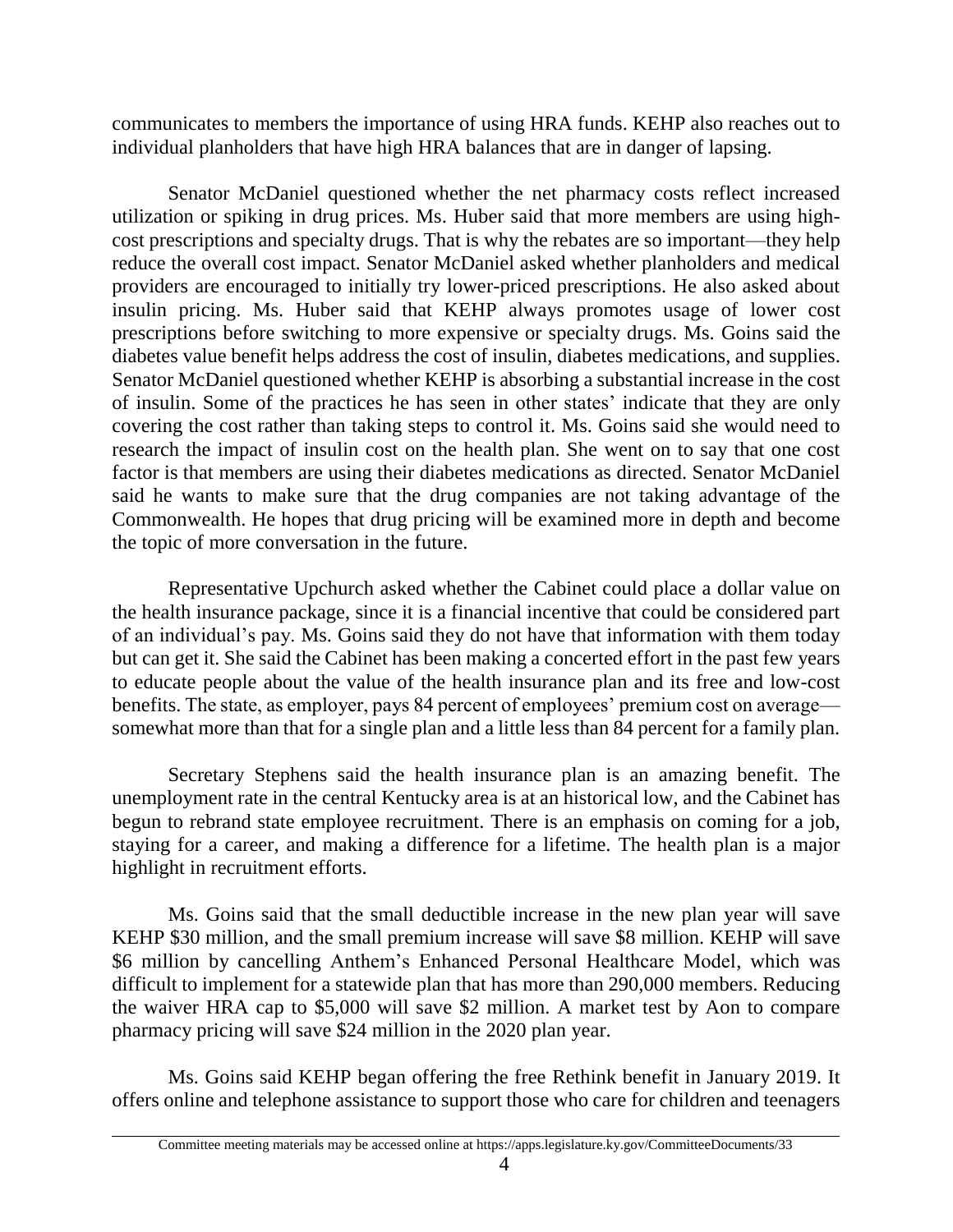with learning or behavioral challenges, including autism. The Live Health Online-Medical benefit has had more than 31,000 visits and has realized cost savings of \$6.6 million. Live Health Online-Behavioral Health is a free benefit that uses the Cabinet's Employee Assistance Program (EAP) as a resource. This online benefit has had 5,691 visits, with more than 60 percent of the patients seeing a therapist and 10 percent seeing a psychiatrist. A cost savings analysis for this benefit is not yet available. EAP Director Trina Koontz has indicated that Live Health Online-Behavioral is helpful to those who need more services than her team is able to provide.

SmartShopper is a benefit that helps KEHP and its members save money by choosing lower-cost providers for medical procedures. This benefit has realized total claims savings of \$11.8 million. Members have received incentives of \$2 million, and the average claims savings per incentive is \$551.

Solera became administrator for the free Diabetes Prevention Program in September 2019. Since that time, 5,400 members have taken the quiz to see if they are at risk, and 4,030 have enrolled in the program. The Value Benefits Program now includes not only diabetes, but also COPD and asthma. This benefit provides reduced co-pays and coinsurance for most maintenance prescriptions or supplies, with no deductible.

Representative Petrie asked whether KEHP is aware of any lawsuits relating to its incentive plans. He said that in July 2019 a class-action lawsuit alleged that Yale University's employee wellness program uses financial incentives that violate the Americans with Disabilities Act and the Genetic Information Nondiscrimination Act. Ms. Goins said that KEHP continually monitors relevant regulations and legal actions, with help from legal counsel, Aon, and the wellness vendor. The requirement to complete the health assessment or biometric screening provides the plan with aggregate data on the number of people at risk and helps with plan design. She believes the health plan is doing the right thing by not judging whether a member is healthy or unhealthy but, instead, trying to make members aware of their health status. Representative Petrie requested that KEHP's counsel contact him to discuss this in more detail.

Representative Sheldon spoke of his own experience with a self-insured company that has 15,000 employees. He stated that self-insured plans provide greater flexibility, and he believes KEHP's structure lends itself to more advantageous negotiation methods.

Senator Alvarado applauded KEHP's management of its pharmacy benefit program and the savings of \$24 million. Ms. Goins said that since becoming self-insured, it has proven beneficial for the health plan to have separate contracts for medical and pharmacy benefit management. Ms. Huber said the current arrangement with CVS Caremark is a transparent contract. The price of prescriptions at point of sale to the member is the same amount charged to the plan. Secretary Stephens stated that an audit by Aon earlier in 2019 to ensure transparency found 100 percent compliance statewide. Senator Alvarado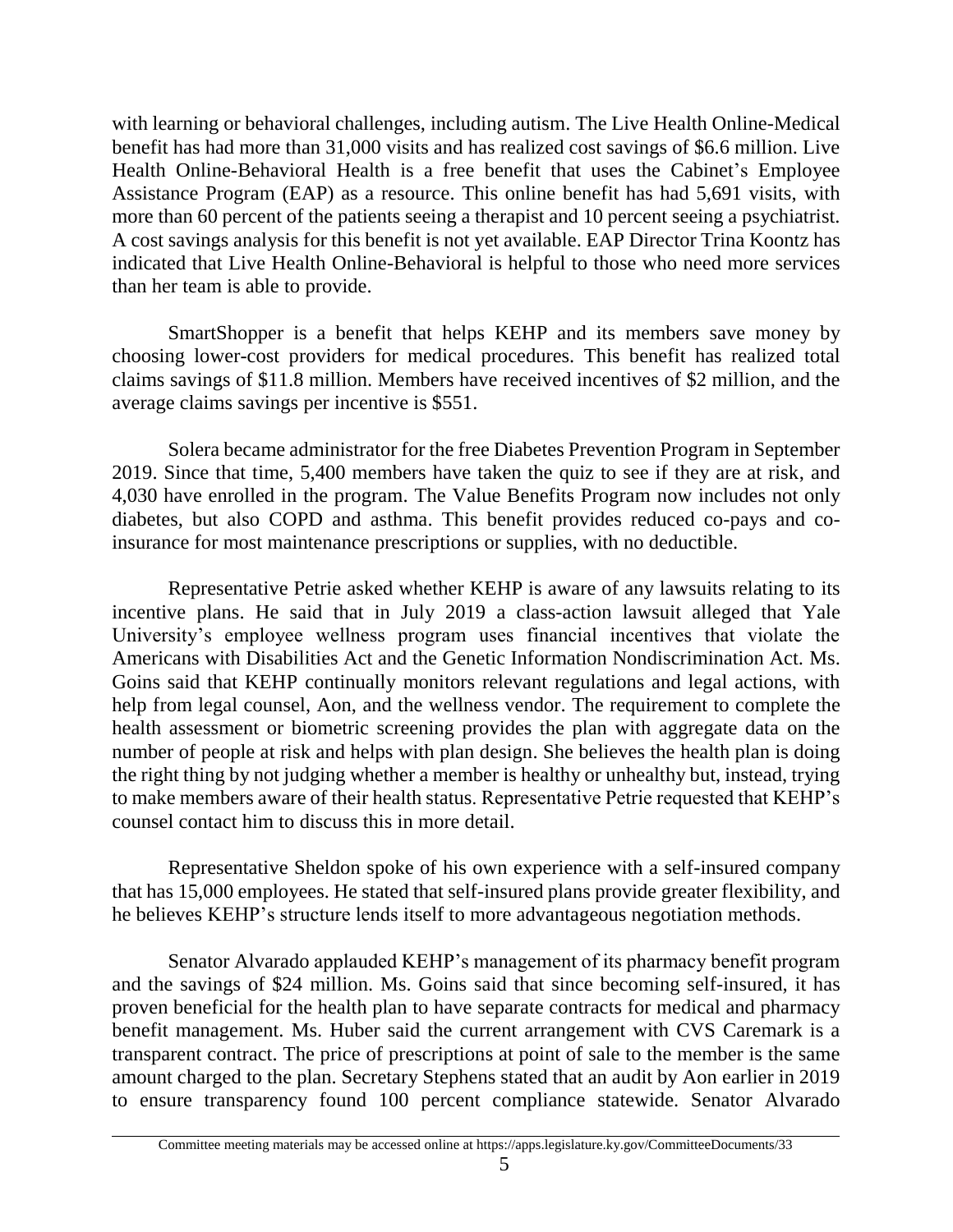suggested that an approach similar to KEHP's may be applicable to Kentucky's Medicaid program.

Responding to questions from Senator Alvarado Ms. Goins said she believes the plan pays \$89 for a psychologist and \$99 for a psychiatrist when members use the free online behavioral health benefit but that she would have to doublecheck those amounts. Regarding SmartShopper, she said quality should be a primary focus of the healthcare industry but that KEHP has received little feedback regarding the quality of providers' services. That benefit, however, has led some providers to lower their rates*.* Senator Alvarado commended KEHP and suggested that some of its programs could serve as a pilot or testing lab for implementation on a global basis*.*

Responding to Representative Miller, Secretary Stephens explained how to find mobile apps relating to the health plan. Ms. Goins said that most of the KEHP vendors have an app and that KEHP members like to use the online "chat" feature offered by vendors.

Senator Schroder said it is the sense of the General Assembly to bring more transparency to the cost of health care. He welcomed feedback and suggestions from the committee on ways to address cost and improve transparency. He also asked whether KEHP has done anything to market cost comparison of medical procedures for its members. Secretary Stephens said KEHP is preparing to launch a new program for that purpose in 2020. Ms. Goins said it is a SmartShopper program that utilizes quality scores based on data from CMS and from Quantros, a leading provider of healthcare data. This program will enable KEHP to marry quality and cost. The initial focus will be on hip and knee surgery.

Senator Thayer said it is a great accomplishment that KEHP has been able to keep costs low and continue to offer a high level of coverage, including the addition of dental and vision insurance. He also praised the plan's wellness initiatives.

Senator Thayer said that KEHP is the only state-funded plan in the nation that is required by statute to start each plan year with zero funding and no prior year carryover. He asked how it might benefit KEHP for the General Assembly to revisit that policy and change the law to allow a carry forward balance from year to year. Secretary Stephens said he believes the policy should be changed. Ms. Huber said Aon has surveyed all the states and that it is best practice to have some type of solvency reserve. Healthcare costs are increasing across the country. When facing a higher premium year, funds could be rolled forward to help offset the cost to members, employers, and all involved stakeholders. Savings could be used to help keep future costs at a manageable and predictable level. Ms. Goins said that it would cost too much for a plan the size of KEHP to have reinsurance. The plan needs to have flexibility to even out costs from year to year, but this is not possible when starting each plan year at zero. Senator Thayer suggested to Secretary Stephens that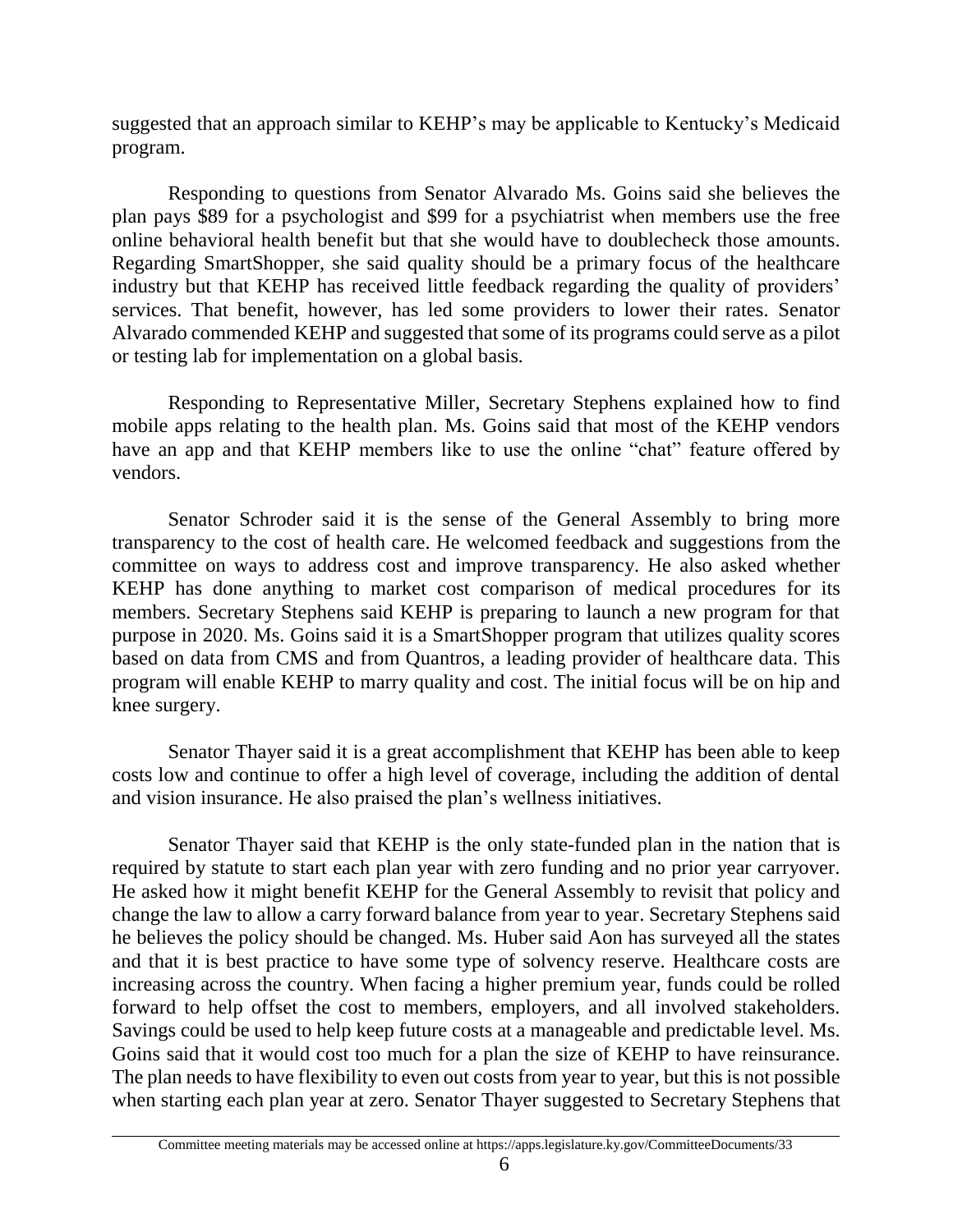they develop language for possible legislation to address this issue and deliver it to Cochairs Schroder and Miller for consideration during the 2020 legislative session.

Senator Schroder thanked the speakers for their presentation. He also announced that the next meeting of the committee would be on Thursday, November 21, at 10:00 a.m.

# **Proposed Changes to the Legislative Branch Ethics Code**

Guest speakers from the Kentucky Legislative Ethics Commission (KLEC) were Laura Hendrix, Executive Director; Judge Anthony Wilhoit, Chairman of the Commission; and Emily Dennis, Counsel to the Commission. They presented five recommended changes to the Kentucky Code of Legislative Ethics that were approved by commission members in August 2019. They also submitted a draft of sample legislation for 2020.

Ms. Hendrix said the Commission believes the legislative ethics code works well. It is codified in statute and has been called one of the strongest ethics codes in the nation, due to both the strength of the code and the independent makeup of the commission*.* Portions of the current proposed recommendations were contained in HB 60, sponsored by Representative Kim Moser during the 2019 regular session. Representative Flood also worked on that bill with the commission and its former executive director John Schaaf. Several members of the State Government Committee also co-sponsored the legislation.

Ms. Hendrix reviewed the five recommended changes:

*1. Create a comprehensive ethics prohibition against discrimination and harassment by legislators and legislative agents against legislative employees, legislators, or legislative agents. The recommendation would specifically define "discrimination," "workplace harassment," and "sexual harassment" as actions that violate either Kentucky or federal statutes, regulations, or case law relating to protected classifications; and define "legislative workplace complaint." It would prohibit legislators, legislative agents, and the LRC director from intentionally engaging in discrimination or workplace harassment against an employee of the legislative branch, legislator, or legislative agent, and provide that a violation is ethical misconduct.* Ms. Hendrix said that the Commission feels strongly that specifically defining harassment and discrimination is key to ensuring public confidence in the workings of the legislature. Alleged violations would necessitate filing of a formal complaint, signed and notarized under penalty of perjury. Complaints of one employee against another would be handled through LRC's human resources function. Anyone with a complaint regarding discrimination, sexual harassment, or harassment based on a protected characteristic would also have the choice of going directly to the state Senate or House, the Equal Employment Opportunity Commission, or the Kentucky Human Rights Commission, or the courts. The Legislative Ethics Commission feels that putting specific definitions in the law would help create a safety valve for employees and people who interact with each other in the legislative arena. It is also important to have a clear definition because, in the past, the definition issue has been raised by attorneys for complainants. Having a clear definition is also important for use in training.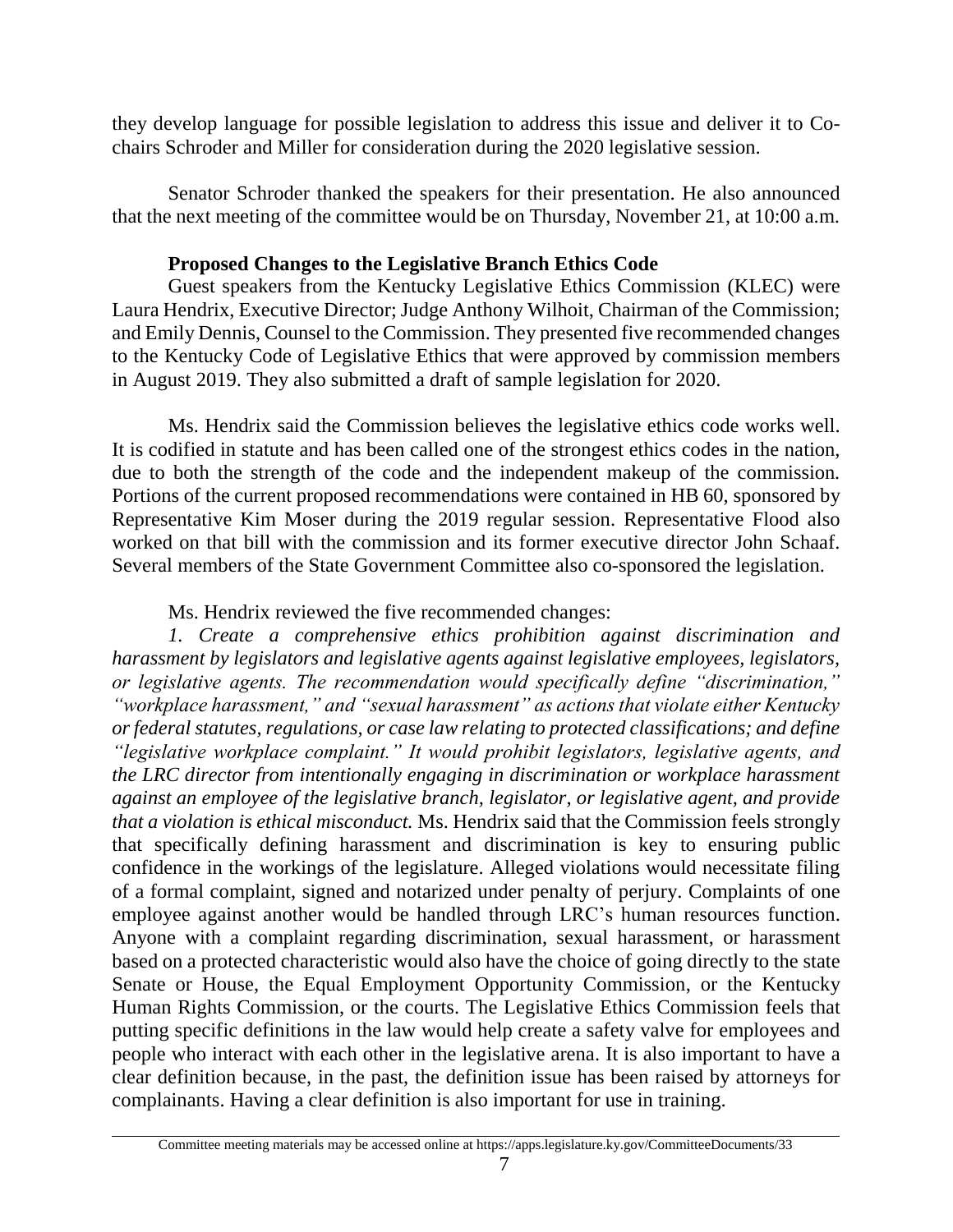2. Add a requirement for ethics training for legislative staff and change the *commission's current issues seminar to two hours. Require that the seminar and the orientation course for new legislators qualify for continuing legal education credit.*

*3. Authorize the commission to dismiss a complaint without prejudice via teleconference call, if the complaint or preliminary inquiry is publicly disclosed by the complainant, or the complainant comments publicly about the complaint.* Ms. Hendrix said that fairly often a preliminary inquiry reveals that a complaint does not rise to the level of an ethics complaint, might have no basis, or might be political in nature. Enabling the members to meet via teleconference instead of in person would give the commission another avenue to expeditiously resolve a complaint.

*4. Clarify that the Legislative Ethics Commission has authority to adjudicate a complaint filed against a legislator, even if the legislator leaves office after the complaint is filed, as long as the complaint is based upon action that occurred not more than a year prior to the separation from office. Clarify that the commission may adjudicate a complaint filed against a legislative agent up to a year after the agent is no longer a registered legislative agent.* Ms. Hendrix said the commission feels it is important and in the public interest to clarify its jurisdiction and its authority to act regarding ethics code violations.

*5. Clarify that any alleged violation of the Code of Legislative Ethics can be adjudicated by the commission as ethical misconduct, even if it is designated as a misdemeanor or a felony.*

Ms. Hendrix concluded her review, and Senator Thayer commended the recommended changes as a solid proposal. He said that shortening the annual training is a welcome step in the right direction. The recommendation to dismiss a specious claim via teleconference is long overdue, and he looks forward to supporting that recommendation. He said he has been subjected to a specious claim that was later dismissed as frivolous and that both political parties have inappropriately used the ethics commission as a weapon.

Representative Nemes asked whether the commission has the right to extend its investigation into others members of the legislature on the basis of information discovered when investigating a complaint. Ms. Hendrix said that the commission can only act on a sworn complaint, but there is a provision in the law to allow a commission member to file a sworn complaint. The commission also has the ability to issue both formal and informal opinions. Representative Nemes suggested that the commission should be able to investigate ethical violations by others that may be discovered during the course of an investigation of someone else without having to wait for the filing of a sworn complaint. Judge Wilhoit said that on occasion their investigators have filed a complaint against someone based on information that came to light while investigating another.